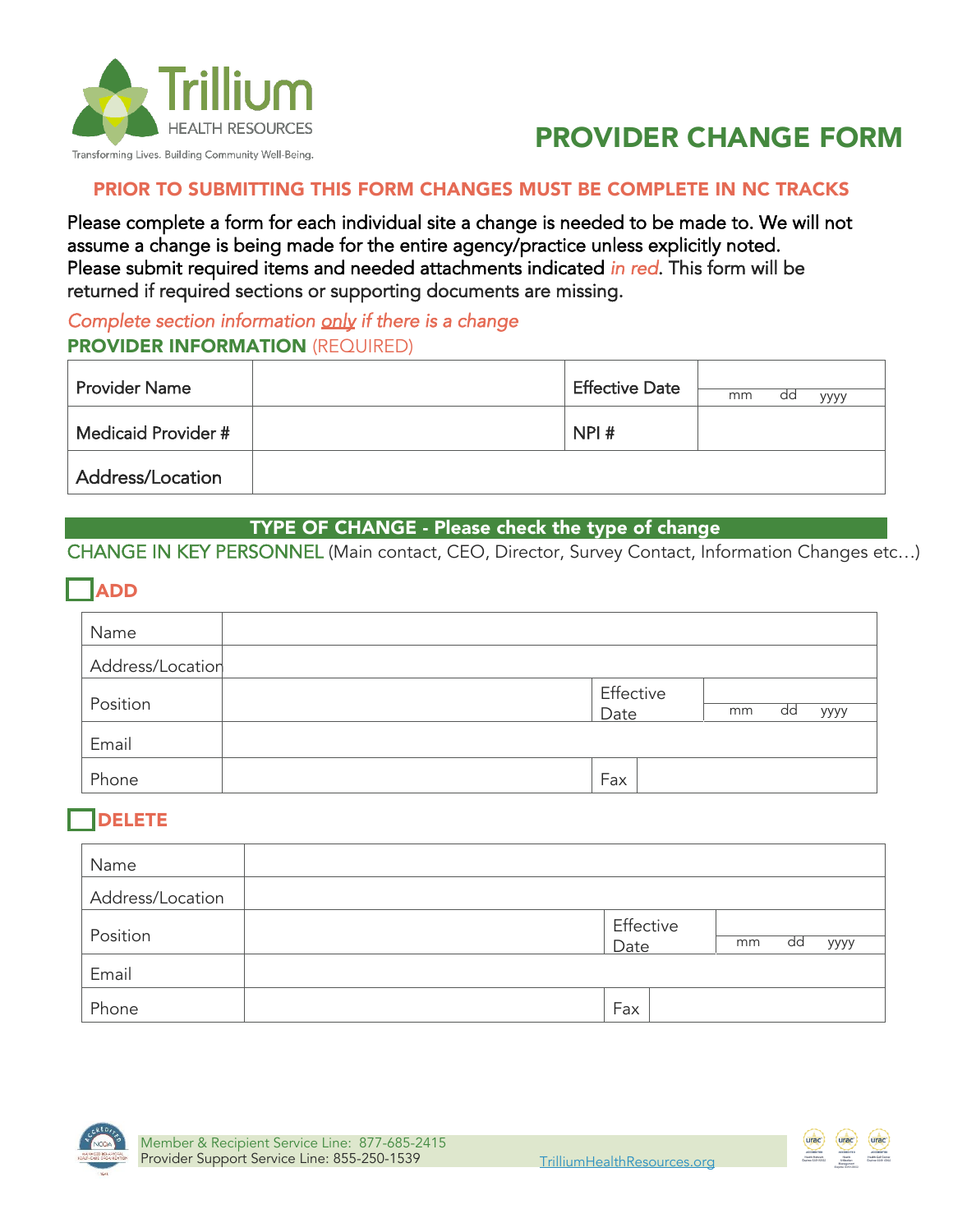#### CHANGES FOR YOUR ENTRY ON TRILLIUM'S ONLINE DIRECTORY

To obtain a Provider Directory Collection Form:

- 1. Go to [www.trilliumhealthresources.org](http://www.trilliumhealthresources.org/)
- 2. Click on For Providers
- 3. Click on Network Provider Directory
- 4. Under Forms click on Provider Directory Collection Form
- 5. Complete form and submit to [TrilliumProviderDirectory@TrilliumNC.org](mailto:TrilliumProviderDirectory@TrilliumNC.org)

#### $\sqrt{\phantom{a}}$  ADD NEW (SITE) LOCATION  $\qquad \qquad \Box$  Office  $\qquad \qquad \Box$  UAFL

| <b>Street Address</b> |                                               | County |         |  |  |
|-----------------------|-----------------------------------------------|--------|---------|--|--|
| City                  |                                               | State  | $Zip+4$ |  |  |
| Phone #               |                                               | Fax #  |         |  |  |
| Email                 |                                               |        |         |  |  |
| Office Hours          |                                               |        |         |  |  |
| Licensed Site         | $\Box$ YES (attach copy of license) $\Box$ NO |        |         |  |  |
|                       |                                               |        |         |  |  |

| <b>PREVIOUS (Site) Location</b> | $J$ Office | JUAFL  |         |  |
|---------------------------------|------------|--------|---------|--|
| <b>Street Address</b>           |            | County |         |  |
| City                            |            | State  | $Zip+4$ |  |
| Phone #                         |            | Fax #  |         |  |
| Email                           |            |        |         |  |

#### REMOVE OFFICE (SITE) LOCATION

| <b>Street Address</b>                     | County           |
|-------------------------------------------|------------------|
| City                                      | $Zip+4$<br>State |
| Phone #                                   | Fax #            |
| Email                                     |                  |
| Reason                                    |                  |
| Services Related<br>to this site          |                  |
| Member<br>Count for this<br>Site/Services |                  |

## $\Box$ NEW BILLING LOCATION (Include a copy of updated W9)

| <b>Street Address</b> | County |         |
|-----------------------|--------|---------|
| City                  | State  | $Zip+4$ |
| Phone #               | Fax #  |         |
| Email                 |        |         |
| Office Hours          |        |         |

#### PREVIOUS BILLING LOCATION

| Street Address | County  |         |
|----------------|---------|---------|
| City           | ' State | $Zip+4$ |
| Phone #        | Fax #   |         |
| Email          |         |         |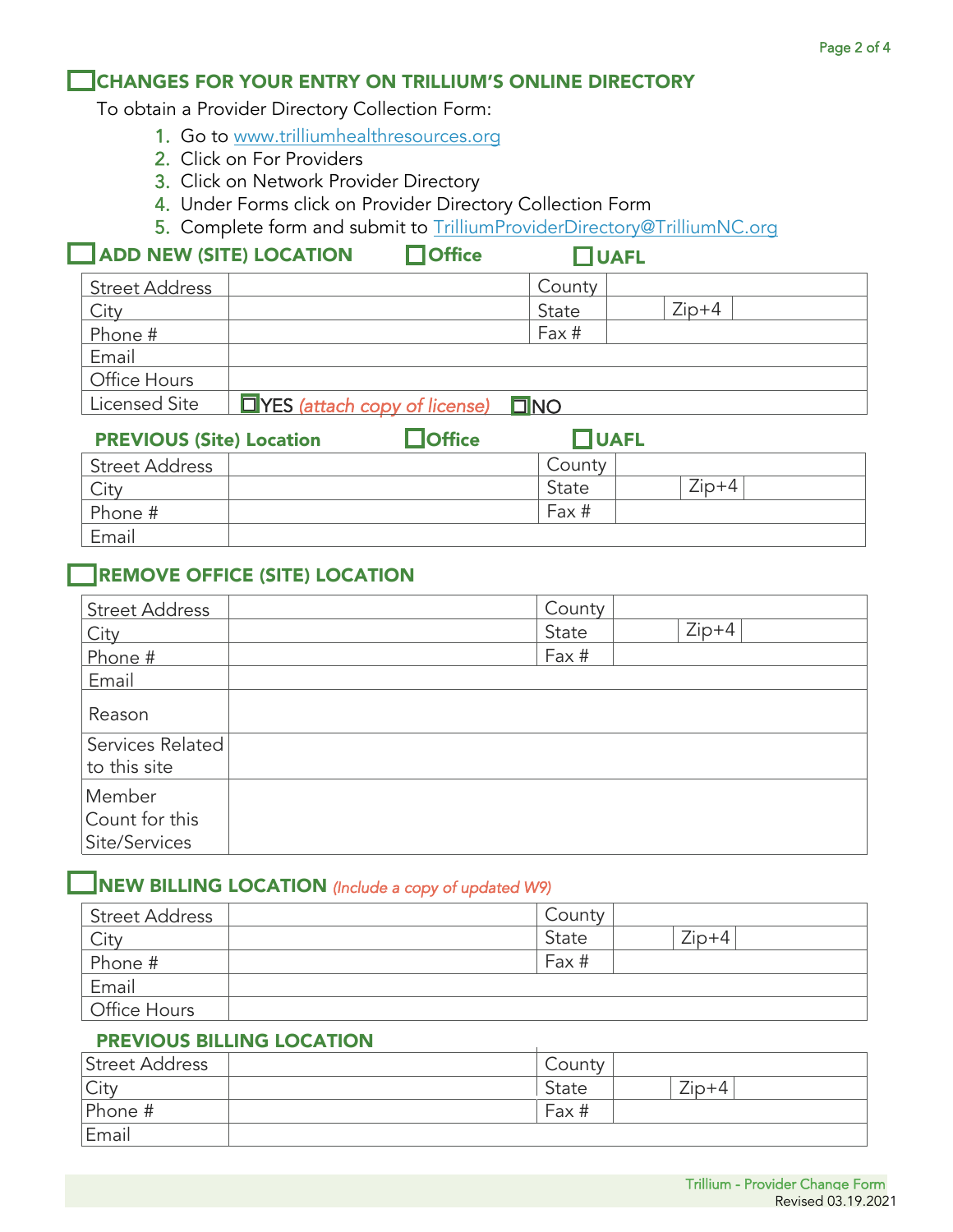|                                                    | <b>CHANGE IN BED CAPACITY</b> (Attach state license reflecting bed capacity change; please update |      |                |             |
|----------------------------------------------------|---------------------------------------------------------------------------------------------------|------|----------------|-------------|
| <b>Registry of Unmet Needs in Provider Direct)</b> |                                                                                                   |      |                |             |
| From #                                             | <b>Beds</b>                                                                                       | To # |                | <b>Beds</b> |
|                                                    | Delete a Clinically Licensed Practitioner (MD, PA, FNP, LCSW, etc.)                               |      |                |             |
|                                                    | To obtain a form to delete a Clinically Licensed Practitioner:                                    |      |                |             |
|                                                    | 1. Go to www.trilliumhealthresources.org                                                          |      |                |             |
|                                                    | 2. Click on For Providers<br>3. Click on Provider Documents and Forms                             |      |                |             |
|                                                    | 4. Under Credentialing click on Removal of a Clinically Licensed Practitioner                     |      |                |             |
|                                                    | 5. Complete form and submit to Credentialing@TrilliumNC.org                                       |      |                |             |
|                                                    | NPI (Attach copy of NPPES reflecting NPI change)                                                  |      |                |             |
| Previous NPI                                       |                                                                                                   |      | New NPI        |             |
|                                                    | Individual Provider Name (Attach copy of new license or certification reflecting name change)     |      |                |             |
| Previous Full Name                                 |                                                                                                   |      |                |             |
| New Full Name                                      |                                                                                                   |      |                |             |
|                                                    | Individual Provider Tax Name (Attach copy of new license or certification reflecting name change) |      |                |             |
| Previous Tax Name                                  |                                                                                                   |      |                |             |
| New Tax Name                                       |                                                                                                   |      |                |             |
|                                                    | <b>Individual Tax ID</b> (Attach copy of your up-to-date W-9)                                     |      |                |             |
| Previous Tax ID                                    |                                                                                                   |      | New Tax ID/SSN |             |
|                                                    | <b>Change in Provider Specialty</b> (Attach new license and letter requesting new specialty)      |      |                |             |
| New Specialty                                      |                                                                                                   |      |                |             |
| New Specialty                                      |                                                                                                   |      |                |             |
| New Specialty                                      |                                                                                                   |      |                |             |
|                                                    | Terminate Medicaid Participation (Attach request for termination on your letterhead)              |      |                |             |
| Due to Change in Ownership                         |                                                                                                   |      |                |             |
| Due to Other (Describe)                            |                                                                                                   |      |                |             |
|                                                    |                                                                                                   |      |                |             |
|                                                    |                                                                                                   |      |                |             |